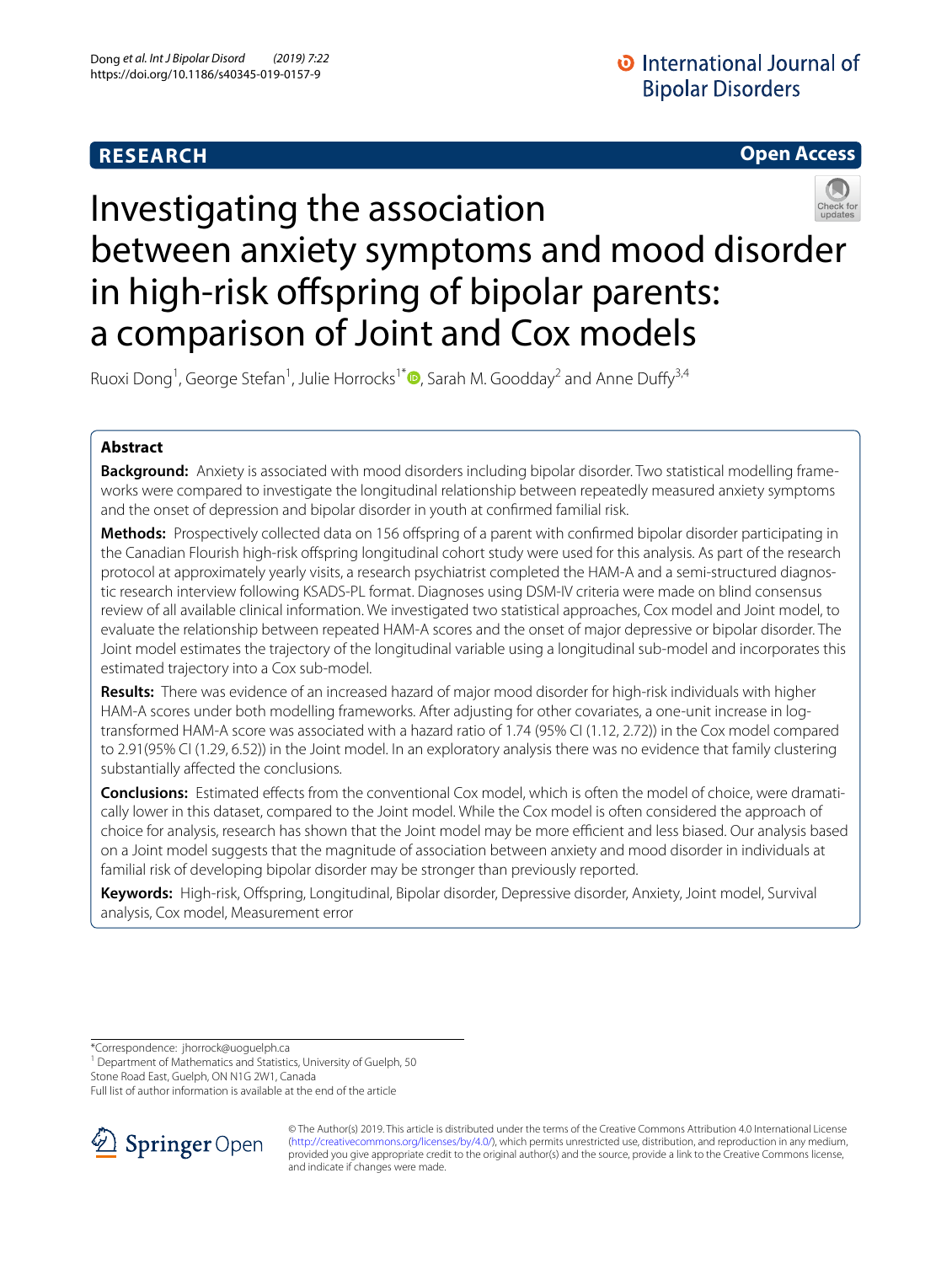# **Background**

Family and adoption studies provide evidence that bipolar disorder is highly heritable with an estimated 60–85% of the risk related to genetic infuences (Smoller and Finn [2003](#page-7-0)). Offspring of parents with bipolar disorder are therefore an informative high-risk group. High-risk ofspring are at increased risk of developing both depressive and bipolar disorders and depressive disorders—particularly recurrent—form part of the bipolar phenotypic spectrum in family studies (Dufy et al. [2014,](#page-7-1) [2018](#page-7-2); Mes-man et al. [2013](#page-7-3)). For over two decades, we have been prospectively studying the ofspring of well-characterized bipolar parents to describe the developmental trajectory of mood disorder development (Dufy et al. [2014](#page-7-1), [2018](#page-7-2)). We and others (Hafeman et al. [2016](#page-7-4)) have shown that anxiety disorders and clinically signifcant anxiety symptoms are associated with and predict the onset of major mood disorder (Dufy et al. [2013,](#page-7-5) [2018](#page-7-2); Nurnberger et al. [2011](#page-7-6)). In this manuscript, we compared two diferent statistical approaches to study the longitudinal relationship between repeatedly measured antecedent anxiety symptoms and the diagnosis of major depression or bipolar disorder in high-risk individuals.

A conventional and commonly adopted way to study this relationship would be to ft a Cox model with time to diagnosis as the outcome and with the repeatedly measured anxiety symptom scores as a time-varying predictor variable (Collett  $2014$ ). The Cox model assumes that predictor variables (also called covariates) are non-random, i.e. not subject to variability or uncertainty, as this can lead to bias in parameter estimates (Prentice [1982](#page-7-8)). However, it is very likely that anxiety symptom scores cannot be measured precisely and/or involve substantial variability around a conceptual true value, due to minuteby-minute fuctuations in anxiety, subjective assignment of clinical values, inter-rater variability, among other possibilities. This variability is often called "measurement error" when it occurs in a predictor variable, rather than in an outcome variable (Gustafson  $2004$ ). This is in contrast to covariates like sex or age whose values are known exactly. In addition, by default the Cox model assumes that time-varying covariates are constant between measurement times, a convention known as "Last Value Carried Forward", and it is not well known whether clinical symptoms such as anxiety are in fact stable over short time periods.

Joint modelling was designed to utilize all available information in datasets that contain both longitudinal and survival components and to quantify the association between them (Schluchter [1992](#page-7-10); Self and Pawitan [1992](#page-7-11)). Joint models (Henderson et al. [2000;](#page-7-12) Tsiatis and Davidian [2001](#page-7-13); Rizopoulos [2012](#page-7-14)) accommodate measurement errors in repeatedly measured variables (Rizopoulos [2012](#page-7-14)) and do not assume the variables remain constant between measurements. A Joint model consists of two sub-models, a mixed-efects sub-model for the time-varying longitudinal data (e.g. anxiety symptom score), and a Cox sub-model for the time-to-event data (e.g. mood disorder). Conceptually, the Joint model frst estimates the trajectory of the time-varying longitudinal variable, assuming that it follows a mixed-efects model. It then fts a Cox model using the estimated trajectory as a timevarying covariate (Rizopoulos [2012](#page-7-14)). In general, Joint models are more efficient compared to a conventional Cox model in which the longitudinal process is specifed as a time-varying covariate (Gould et al. [2014](#page-7-15)).

In this paper, we compare the two approaches in estimating the association between anxiety symptom scores and the hazard of mood disorder diagnosis. This is an increasingly relevant methodological question, given the recognized need and increased interest in longitudinal study designs. First, anxiety scores were treated as time-varying covariates in a Cox model. Next the anxiety scores were modelled simultaneously with time to diagnosis in a Joint model. The effect of clustering within families was investigated using a frailty model.

## **Methods**

#### **Data background**

The data used for this analysis were collected as part of the Flourish Canadian high-risk ofspring longitudinal cohort study described in detail elsewhere (see Dufy et al. [2014,](#page-7-1) [2018\)](#page-7-2). This study obtained ethics approval from the local Ottawa Independent Research Ethics Board and the Queen's University Health Sciences Research Ethics Board (HSREB). Briefly, offspring ages 8 to 25 years were identifed at baseline from parents with a confrmed Bipolar I or II diagnosis. Parents were assessed by a research psychiatrist using SADS-L format interviews. Diagnosis was based on blind consensus review of all available research and clinical evidence using best estimate procedure, by two additional research psychiatrists. Eligible offspring were those who were ages 5 to 25 years without major neurological or medical illness. All eligible assenting/consenting ofspring in each family were admitted to the study (i.e. no limit per family). At baseline parents were interviewed about the developmental and clinical history of each child and families were invited to provide copies of any prior clinical or psychoeducational reports. All ofspring from identifed families completed repeated semi-structured research interviews, following KSADS-PL format, conducted by a research adolescent psychiatrist. These offspring have been followed up periodically since 1995. Research visits were conducted when the ofspring were well or in remission and at their best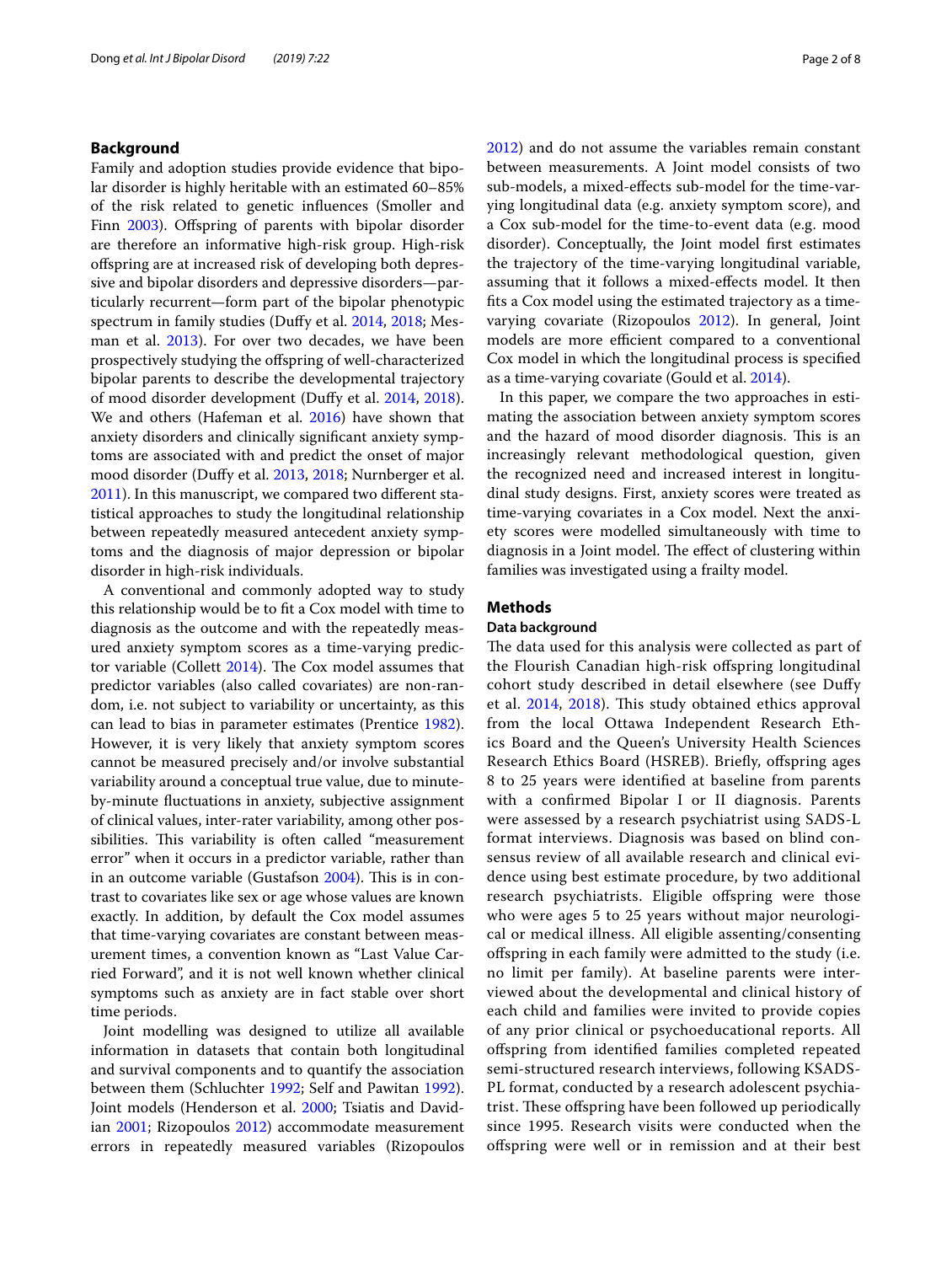level of functioning and not during acute episodes of illness. This is an ongoing dynamic cohort study, and therefore eligible ofspring are enrolled at diferent ages and times and followed prospectively from that point forward. Therefore, each offspring has a variable age at entry and duration of follow-up.

The original longitudinal cohort of high-risk offspring comprised 298 individuals in 121 families. There were multiple offspring per family in some cases. Offspring who had no recorded Hamilton Anxiety (HAM-A) scores (Hamilton [1959](#page-7-16)) or only had HAM-A scores recorded after their diagnosis, were excluded from this analysis, as they contributed no information on the predictability of the outcome, leaving 156 offspring clustered in 85 families. Characteristics of offspring in the full dataset and subset with HAM-A scores are shown in Table [1](#page-2-0).

Repeated anxiety symptoms were measured using the Hamilton Anxiety Rating Scale (Hamilton [1959\)](#page-7-16). This scale includes 14 items that address both psychiatric and somatic anxiety symptoms. The total anxiety score ranges from 0 to 56. A total score of 0 to 7 is considered the normal range for anxiety level in healthy individuals, 8 to 14 indicates mild anxiety, 15 to 23 indicates moderate anxiety, and 24 to 56 indicates severe anxiety (Matza et al. [2010](#page-7-17)). Subjects were assessed by a research psychiatrist

<span id="page-2-0"></span>

| Table 1 Characteristics of offspring in the full dataset |  |  |  |
|----------------------------------------------------------|--|--|--|
| and the subset with HAM-A scores                         |  |  |  |

| <b>Characteristics</b>                                  | Full data set (%) | <b>Subset</b><br>with HAM-A<br>scores (%) |
|---------------------------------------------------------|-------------------|-------------------------------------------|
| Total number: n                                         | 298               | 156                                       |
| Outcome (either major mood or<br>bipolar disorder): no  | 195 (65.4)        | 125 (80.1)                                |
| Outcome (either major mood or<br>bipolar disorder): yes | 103 (34.6)        | 31 (19.9)                                 |
| Bipolar disorder: no                                    | 258 (86.6)        | 150 (96.2)                                |
| Bipolar disorder: yes                                   | 40 (13.4)         | 6(3.8)                                    |
| Gender of offspring: female                             | 178 (59.7)        | 85 (54.5)                                 |
| Gender of offspring: male                               | 120(40.3)         | 71 (45.5)                                 |
| Parent Lithium response: positive                       | 132 (44.3)        | 62 (39.7)                                 |
| Parent Lithium response: negative                       | 166(55.7)         | 94 (60.3)                                 |
| SES <sub>1</sub>                                        | 1(0.3)            | 1(0.6)                                    |
| SES <sub>2</sub>                                        | 7(2.3)            | 7(4.5)                                    |
| SES <sub>3</sub>                                        | 30(10.1)          | 19 (12.2)                                 |
| SFS <sub>4</sub>                                        | 105 (35.2)        | 51 (32.7)                                 |
| SES <sub>5</sub>                                        | 154(51.7)         | 78 (50)                                   |
| Parent onset age, years: median                         | 24.19             | 25.01                                     |
| Median age at entry                                     | 16.38             | 15.00                                     |
| Median age at event or censoring                        | 24.62             | 23.63                                     |
| Median number of visits                                 | 3                 | $\mathfrak{D}$                            |

approximately annually for up to 20 years. The subject's age at the time of each assessment was also recorded.

The event of interest for this analysis was the first occurrence of meeting full diagnostic criteria for either a major depressive or a bipolar disorder diagnosis (i.e. bipolar I, bipolar disorder II, or bipolar disorder not otherwise specified). The time scale for the analysis was age in years, so that a time of 0 represents birth. In the data set used for analysis, 31 individuals experienced the event of interest before the end of the study period. The remaining 125 individuals who did not develop the outcome by last assessment are referred to as "censored" individuals.

The total HAM-A score, which varies over time, was the primary predictor variable of interest. Other variables selected for this analysis, thought to be potential confounders, include sex of ofspring, parent long-term lithium response (determined by research protocol), parent socio-economic status (SES) score, parent onset age, and subject's age at initial interview. SES was calculated based on the participant's parents' education levels and occupation at the time of recruitment using the Hollings-head SES Scale (Hollingshead [1975](#page-7-18)). This ordinal score ranged from 1 to 5, with 1 representing the lowest and 5 indicating the highest SES level. The time scale used for this analysis was age in years, with time 0 representing an individual's time of birth.

Table [1](#page-2-0) shows that the subset with recorded HAM-A scores prior to the outcome (onset of a major depressive or bipolar disorder) or censoring, experienced fewer events (major mood or bipolar disorder) than the whole data set (19.9% versus 34.6%). The proportion of offspring diagnosed with bipolar disorder is also greater in the full dataset (13.4%) than the subset used for analysis (3.8%).

Figure [1](#page-3-0) shows HAM-A scores plotted against age of assessment. Each line represents a unique individual. HAM-A scores measured after diagnosis were excluded, as they have no predictive value. Individuals exhibited substantial variability in HAM-A scores over time as evidenced by the lack of smoothness in the lines. Most subjects had a recorded HAM-A total score below 14, indicating mild symptoms.

# **Cox models**

A conventional method to model data with both longitudinal and time-to-event components is to ft a Cox model with the longitudinal component specifed as a time-varying covariate. Suppose that there are  $n$  subjects under observation, and that both longitudinal data and time-toevent data are available for these subjects.

A Cox model with several time-fxed covariates and a single time-varying covariate can be represented as

$$
h_i(t) = h_0(t) \exp\{w_{i1}\gamma_1 + w_{i2}\gamma_2 + \dots + w_{iq}\gamma_q + \alpha y_i(t)\}\
$$
<sup>(1)</sup>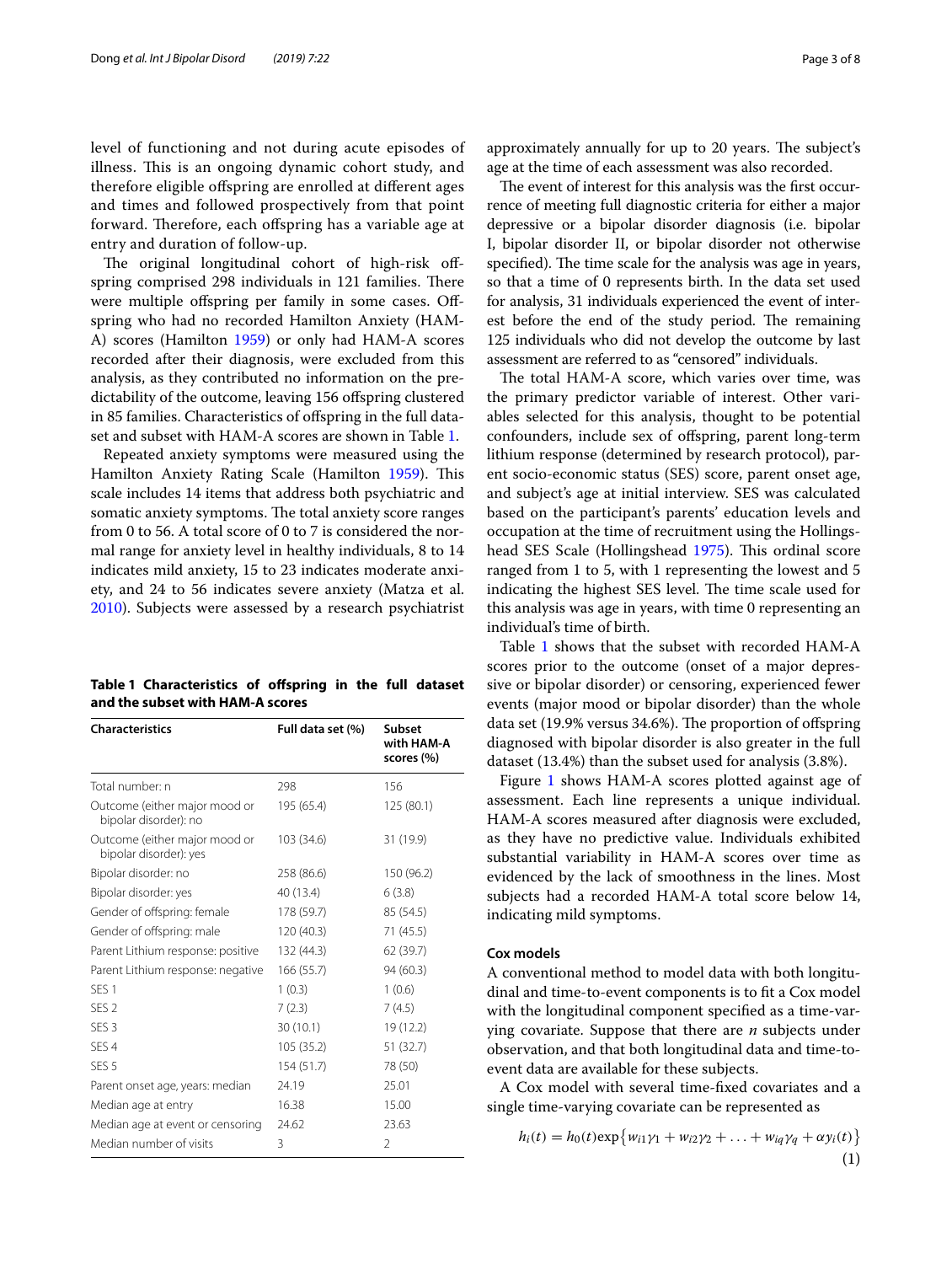

<span id="page-3-0"></span>where  $h_i(t)$  is the hazard of the event (here major mood diagnosis) for individual *i* at time *t* and  $h_0(t)$  represents a baseline hazard function that is left unspecifed (Collett [2014](#page-7-7)). Time-fixed covariates are denoted  $w_{i1}, w_{i2}, \ldots, w_{iq}$ with associated regression parameters  $\gamma_1, \gamma_2, \ldots, \gamma_q$ . The time-varying covariate is represented by  $y_i(t)$  and the associated scalar parameter  $\alpha$  indicates the level of association between the observed longitudinal measurements (anxiety symptoms) and the hazard of the event (diagnosis of major mood disorder). At any given time point  $t$ , the hazard ratio for an event occurrence is  $exp(\alpha)$  for a unit increase in  $y_i(t)$ .

Generally, measurements on  $y_i$  are only available at observed measurement times  $t_{ii}$  which likely do not correspond to event times. Yet to estimate the Cox model, we need measurements on the time-varying covariate at all the event times, even the event times of other people. This means that the survival model must make assumptions about the value of the time-varying covariate in between the observed measurement times. A popular technique used to fll in the missing values between observation times is called Last Value Carried Forward (LVCF) method. As its name suggests, it uses the last available observed value of  $y_i$  before the required time  $t$ . This method will be used when fitting the Cox model with time-varying covariate below. The Cox models in this analysis were ftted using the *coxph* function from the *R* package *survival* (R Core Team [2013\)](#page-7-19).

# **Joint models**

The purpose of a Joint model is to assess the association between repeatedly measured longitudinal predictors and a time-to-event outcome. The Joint model framework is comprised of two linked sub-models: the longitudinal sub-model and the Cox sub-model.

# *Longitudinal sub‑model*

The longitudinal data for individual *i*,  $y_i(t)$ , is modelled as an unobserved trajectory over time  $t$ ,  $m_i(t)$ , plus random errors,  $\varepsilon_i(t)$ . The trajectory  $m_i(t)$  is allowed to depend on predictor variables,  $x_{i1}, x_{i2}, \ldots, x_{ip}$ , a random intercept,  $b_{0i}$  and random slope  $b_{1i}$ . All random quantities are assumed to be independent and normally distributed. The model can be represented as:

$$
\begin{cases}\ny_i(t) = m_i(t) + \varepsilon_i(t), \\
m_i(t) = x_{i1}(t)\beta_1 + x_{i2}(t)\beta_2 + \dots + x_{ip}(t)\beta_p + b_{0i} + t b_{1i}, \\
b_i \sim N(0, D), \\
\varepsilon_i(t) \sim N(0, \sigma^2).\n\end{cases}
$$
\n(2)

Quantities which are unknown and must be estimated include the regression parameters  $\beta_1, \beta_1, \ldots, \beta_p$ , covariance matrix *D*, and variance  $\sigma^2$ .

# *Cox sub‑model*

The Cox sub-model has the form:

$$
h_i(t) = h_0(t) \exp \{w_{i1}\gamma_1 + w_{i2}\gamma_2 + \dots
$$
  
+ 
$$
w_{iq}\gamma_q + \alpha m_i(t) \}, t > 0
$$
 (3)

with notation defined above. The hazard ratio for a one unit increase in  $w_{ij}$  is given by  $\exp(\gamma_j)$ . By including  $m_i(t)$ , the unobserved trajectory of the longitudinal data, in the Cox sub-model, we have linked the longitudinal observations with the survival model. The parameter  $\alpha$  represents the association between the hazard of the outcome and the trajectory, and is of primary interest in our analysis. The hazard ratio for a unit increase in  $m_i(t)$  at time t is given by  $exp(\alpha)$ .

The baseline hazard function can be left unspecified or modelled. However, Hsieh et al. ([2006](#page-7-20)) have suggested that within the Joint modelling framework, leaving the baseline hazard function unspecifed may lead to an underestimation of the standard errors of the covariate estimates. To avoid this, we specifed that the hazard was constant within fve equally-spaced time intervals. All Joint models were ftted using the *R* package *JM* (Rizopoulos [2010](#page-7-21)).

# **Results**

# **Cox model**

The conventional and commonly adopted approach to study the relationship between repeatedly-measured anxiety scores and time to diagnosis of major depressive or bipolar disorder would be to ft a Cox model with time to diagnosis as the outcome and with the repeatedly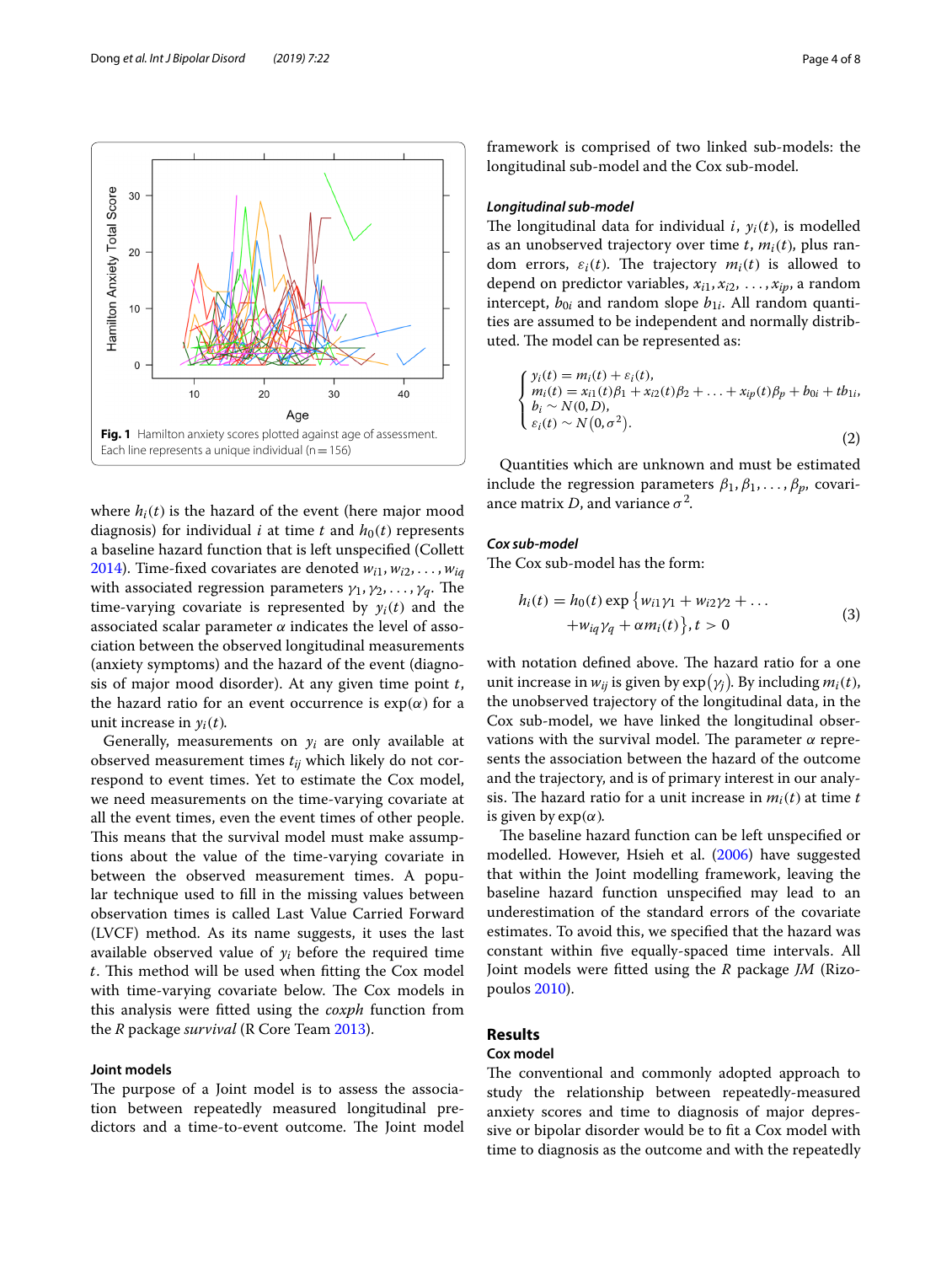measured HAM-A scores as a time-varying covariate. We first present this model, which also includes offspring sex, parent lithium response, SES, parent age of onset and subject's age at initial interview. The proportions of individuals in SES categories 1, 2, and 3 were small, which makes estimation difficult. Therefore, for the purpose of this analysis, SES 1, 2, and 3 were combined and represented as SES 123 in the model. The most common status of SES (SES 5) was used as the reference category. In *R*, the Cox model by default assumes that the HAM-A scores are constant from one time of assessment to the next (i.e. uses a LVCF approach). We log-transformed HAM-A scores in order to achieve normality, which is necessary for the joint model. Hereafter the transformed HAM-A scores are referred to as *log*HAMA.

Results obtained from ftting a Cox model are shown in Table [2](#page-4-0). We observed that a single unit increase in the time-dependent covariate *log*HAMA increased the hazard of diagnosis of major depressive or bipolar disorder by 74% (estimate = 0.555,  $HR = 1.742$ , HR 95% CI  $(1.118, 2.714)$ , p-value = 0.014), after adjusting for other variables in the model. The hazard of major mood disorder diagnosis was not signifcantly afected by subject sex (p-value=0.188), parent lithium response  $(p-value=0.379)$ , parent SES  $(p-value=0.717)$ , parent age of onset (p-value=0.985), or subject's age at initial interview (p-value $=0.519$ ), after adjusting for other variables in the model.

Tests of the proportionality assumption for each time-fxed covariate were carried out using the *cox.* zph (Therneau [2015](#page-7-22)) function in *R*. No evidence against the proportionality assumption in the Cox model was found.

The previous model assumes that all observations are independent. Our dataset included 156 individuals in 85 families and individuals from the same family are likely dependent. The effect of family clustering was investigated using a Cox model with frailty term, which accounts for clustering (Table  $3$ ). The results are quite similar to the Cox analysis without frailty (Table  $2$ ). This suggests that there is a strong relationship between HAM-A scores and diagnosis of mood disorder, even after taking account of familial clustering. Note that these analyses using Cox models do not properly account for measurement error.

# **Joint model**

A longitudinal sub-model with random intercept and slope was ftted to the *log*HAMA scores, with time-varying predictor variable ofspring age of HAM-A assessment; and time-fxed predictor variables sex, parent lithium response, SES, parent age of onset, and age at initial interview. All possible two-way interactions between

# <span id="page-4-0"></span>**Table 2 Cox model (n=156) with 95% confdence interval**

| Variable                     | Estimate (95% CI)            | p-value |  |
|------------------------------|------------------------------|---------|--|
| logHAMA                      | 0.555(0.111, 0.999)          | 0.014   |  |
| Female offspring             | $0.527 (-0.258, 1.312)$      | 0.188   |  |
| Male offspring               | ⋇                            |         |  |
| Lithium responder parent     | $0.360 (-0.443, 1.162)$      | 0.379   |  |
| Lithium non-responder parent | ÷                            |         |  |
| <b>SFS 123</b>               | $-0.060$ ( $-1.208$ , 1.087) | 0.717a  |  |
| SFS <sub>4</sub>             | $0.319 (-0.506, 1.143)$      |         |  |
| SES <sub>5</sub>             | ÷                            |         |  |
| Parent onset age             | $0$ (- 0.040, 0.040)         | 0.985   |  |
| Age at initial interview     | $0.031 (-0.063, 0.125)$      | 0.519   |  |
|                              |                              |         |  |

\*=Reference level

<sup>a</sup> p-value obtained by a partial likelihood ratio test on 2 degrees of freedom;

other p-values obtained by Wald tests

<span id="page-4-1"></span>**Table 3 Cox model with frailty (n=156). 95% CI=95% confdence interval**

| Variable                                                 | Estimate (95% CI)                | p-value            |
|----------------------------------------------------------|----------------------------------|--------------------|
| logHAMA                                                  | 0.642(0.165, 1.118)              | 0.008              |
| Female offspring                                         | $0.539 (-0.279, 1.357)$          | 0.200 <sup>a</sup> |
| Male offspring                                           | ¥.                               |                    |
| Lithium responder parent<br>Lithium non-responder parent | $0.463$ ( $-0.471$ , 1.397)<br>∗ | 0.330              |
| <b>SFS 123</b>                                           | $-0.177(-1.479, 1.125)$          | $0.135^{a}$        |
| SFS <sub>4</sub>                                         | $0.410 (-0.573, 1.392)$          |                    |
| SES <sub>5</sub>                                         | ¥.                               |                    |
| Parent onset age                                         | $-0.006$ ( $-0.052$ , 0.041)     | 0.810              |
| Age at initial interview                                 | $0.019 (-0.087, 0.125)$          | 0.720              |
| Family frailty                                           |                                  | 0.250              |

\*=Reference level

<sup>a</sup> p-value obtained by a partial likelihood ratio test on 2 degrees of freedom; other p-values obtained by Wald tests

variables were also examined and none were found to be significant at the 5% level. Therefore, they were omitted from this model. A Cox sub-model was ft with timefixed covariates offspring sex, parent lithium response, SES, parent onset age, and age at initial interview. The estimated trajectory of *log*HAMA was also included as a time-varying predictor variable.

The fitted Joint model is summarized in Table [4](#page-5-0). The top half of the Table shows the results from the longitudinal sub-model, which we now describe. The *log*HAMA scores were found to increase by 0.039 units per year (estimate = 0.039, 95% CI (0.013, 0.065), p-value = 0.003). Female offspring are more likely to experience higher  $log$ HAMA scores than male offspring (estimate = 0.249, 95% CI= $(0.008, 0.489)$ , p-value=0.043). Those with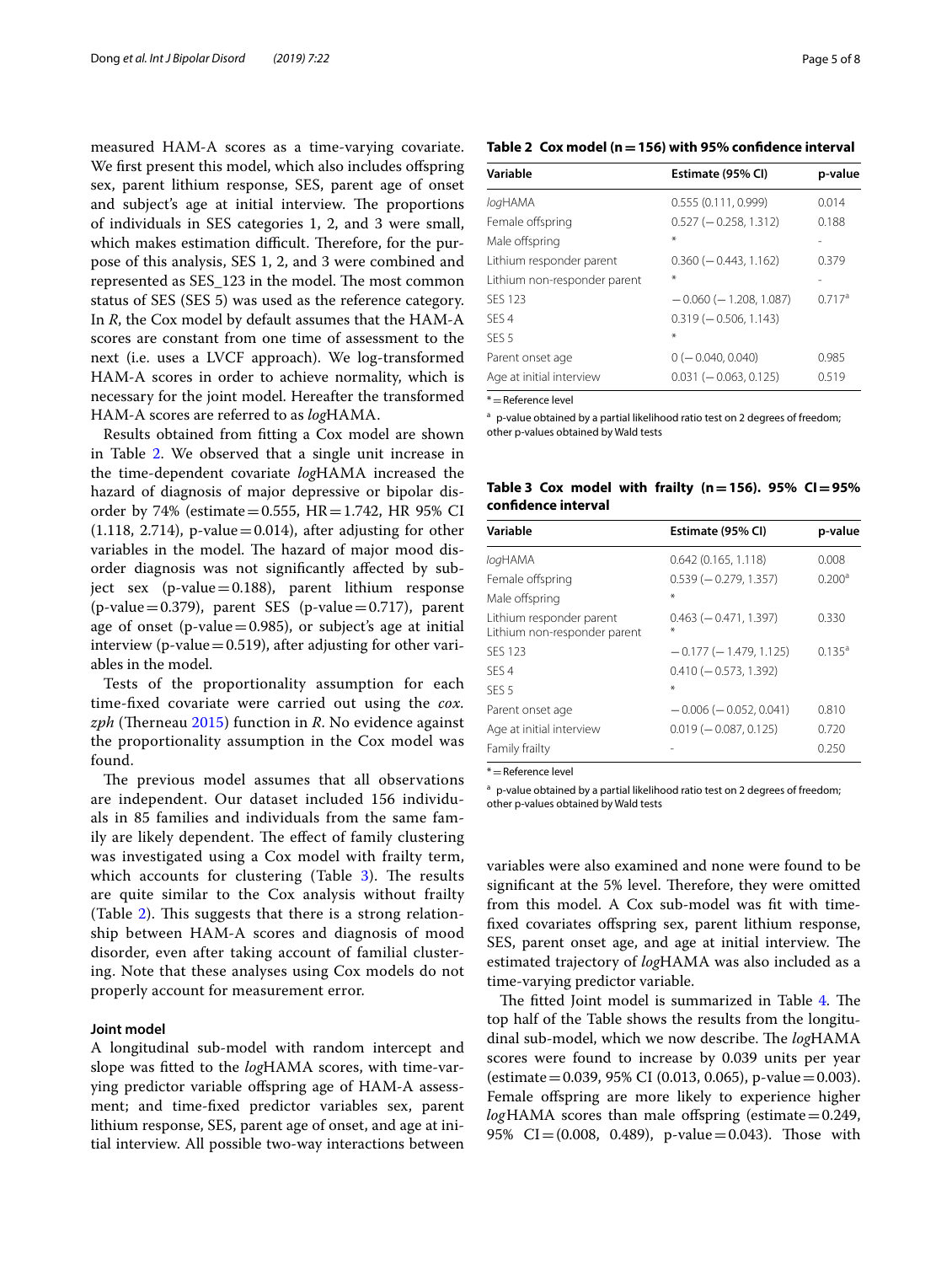a lithium responder parent were found to have lower *log*HAMA scores by 0.262 units (estimate = −0.262, 95%  $CI = (-0.516, -0.007)$ , p-value=0.044) compared to those whose parent did not respond to prophylactic or long-term lithium treatment. No diference in *log*HAMA scores were found between SES levels (p-value $=0.106$ ) and parent onset age (p-value=0.914). Lastly, age at initial interview had no signifcant efect on scores  $log$ HAMA (p-value $=$  0.128).

The results from the Cox sub-model are shown in the lower half of Table [4](#page-5-0). The association parameter,  $\alpha$ , measures the efect of the estimated trajectory of *log*HAMA on the risk of diagnosis. The only significant effects in the Cox sub-model were the age at frst interview (estimate=−0.115, HR=0.891, HR 95% CI (0.826, 0.962),  $p$ -value = 0.003), and the association with the estimated trajectory of the *log*HAMA score (estimate=1.067,  $HR = 2.907, 95\% \text{ CI } (1.294, 6.521), \text{ p-value} = 0.010.$ 

## **Discussion**

Both the Cox model and the Joint model found evidence of a signifcant association between clinically assessed anxiety symptoms (HAM-A scores) in this sample of well or remitted high-risk ofspring of bipolar parents and the development of a major mood disorder. Further, there was evidence that anxiety symptoms increased with increasing age, were higher among females and were lower among ofspring of parents with a lithium responsive subtype of bipolar disorder. These findings are consistent with our prior fndings and the extant literature showing a predictive association between clinically signifcant anxiety symptoms or anxiety disorders and subsequent mood disorder in high-risk offspring of bipolar parents (Duffy et al. [2013,](#page-7-5) [2014,](#page-7-1) [2018;](#page-7-2) Nurnberger et al. [2011\)](#page-7-6). Further, we have shown that the lithium responsive subtype of bipolar disorder tends to have full or very good quality of remission between mood episodes and less comorbidity with anxiety disorders—phenotypic characteristics that appears to breed true in afected family members (Dufy et al. [2018](#page-7-2); Grof et al. [1983,](#page-7-23) [1994,](#page-7-24) [2009\)](#page-7-25).

In this analysis we focused on comparing two diferent statistical approaches to study the association between repeatedly measured HAM-A scores and the diagnosis of major mood disorder; namely, a Cox model with timevarying covariate was compared to the Joint modelling approach. There was an increased hazard of diagnosis for subjects with higher *log*HAMA scores under both modelling frameworks. In the Cox model, the efect of  $log$ HAMA was significant (estimate = 0.555, HR = 1.742, HR 95% CI (1.118, 2.71), p-value=0.014), after controlling for other variables in the model. In the Joint model, *log*HAMA was found to have a much larger effect on diagnosis (estimate=1.067,  $HR=2.907$ ,  $HR = 95\%$  CI

<span id="page-5-0"></span>

| Table 4 Joint model ( $n = 156$ ) with 95% confidence interval |  |
|----------------------------------------------------------------|--|
|----------------------------------------------------------------|--|

| Sub-model    | Variable                        | Estimate (95% CI)                | p-value            |
|--------------|---------------------------------|----------------------------------|--------------------|
| Longitudinal | Age of HAM-A Measurement        | 0.039(0.013, 0.065)              | 0.003              |
|              | Female offspring                | 0.249(0.008, 0.489)              | 0.043              |
|              | Male offspring                  | $*$                              | -                  |
|              | Lithium responder parent        | $-0.262$ ( $-0.516$ , $-0.007$ ) | 0.044              |
|              | Lithium non-responder parent    | $\ast$                           |                    |
|              | <b>SES 123</b>                  | 0.372(0.013, 0.731)              | 0.106 <sup>a</sup> |
|              | SES <sub>4</sub>                | $0.199 (-0.070, 0.467)$          |                    |
|              | SES <sub>5</sub>                | $*$                              |                    |
|              | Parent onset age                | $-0.001 (-0.014, 0.012)$         | 0.914              |
|              | Age at initial interview        | $0.023 (-0.053, 0.007)$          | 0.128              |
| Cox          | Female offspring                | $0.500 (-0.269, 1.269)$          | 0.203              |
|              | Male offspring                  | $*$                              |                    |
|              | Lithium responder parent        | $0.431 (-0.398, 1.260)$          | 0.308              |
|              | Lithium non-responder parent    | $\ast$                           |                    |
|              | <b>SES 123</b>                  | $-0.299(-1.444, 0.845)$          | 0.274a             |
|              | SES <sub>4</sub>                | $0.392 (-0.454, 1.238)$          |                    |
|              | SES <sub>5</sub>                | $\ast$                           |                    |
|              | Parent onset age                | $-0.006$ ( $-0.050$ , 0.038)     | 0.797              |
|              | Age at initial interview        | $-0.115 (-0.191, -0.039)$        | 0.003              |
|              | Estimated trajectory of logHAMA | 1.067 (0.258, 1.875)             | 0.010              |

Italic values indicate signifcance of p-value (p < 0.05)

\*=Reference level

<sup>a</sup> p-value obtained by a partial likelihood ratio test on 2 degrees of freedom; other p-values obtained by Wald tests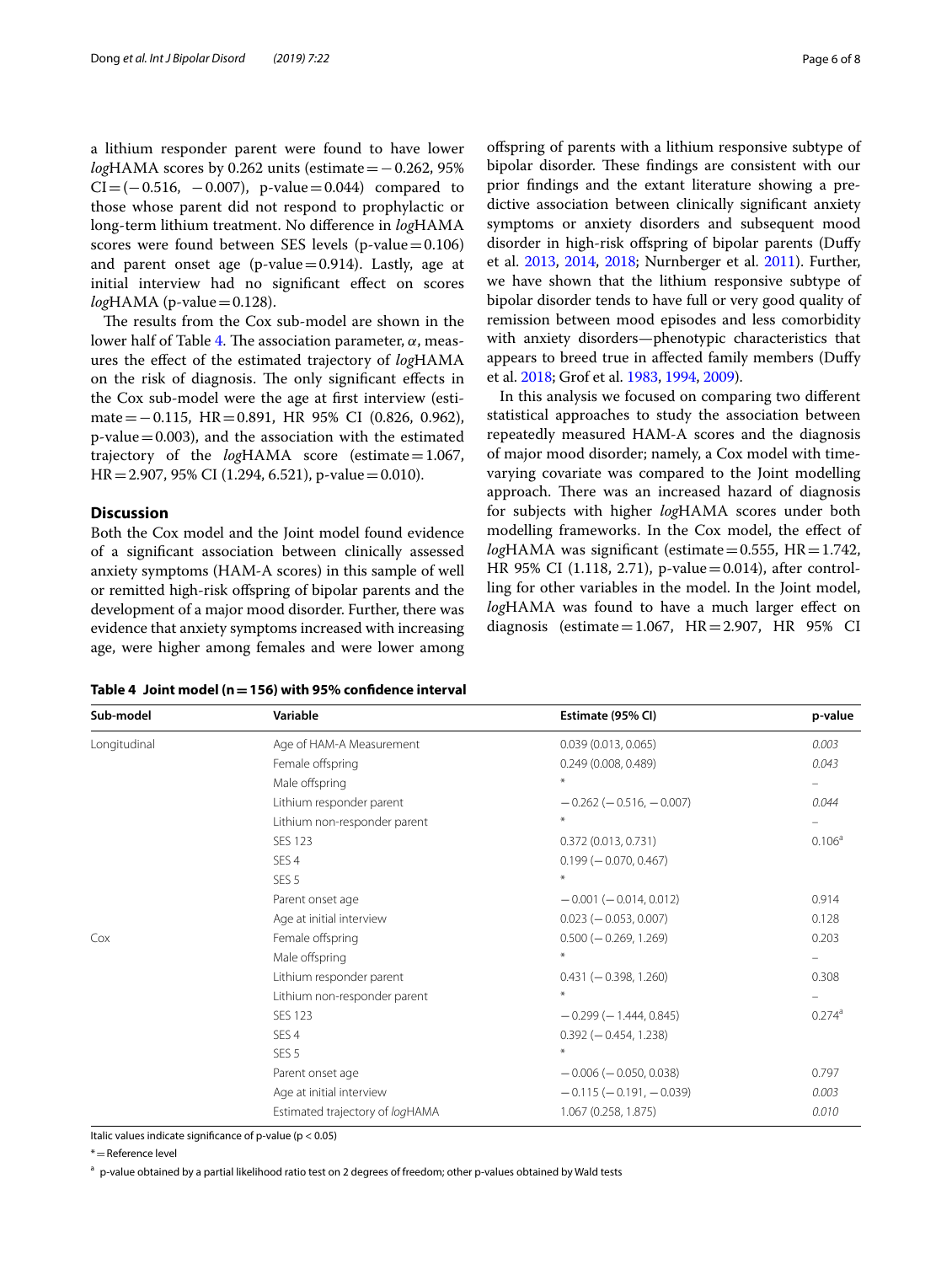$(1.294, 6.521)$ , p-value = 0.010), after controlling for other variables in the model.

Under the Cox model, *log*HAMA scores were assumed to be measured without error and constant between two consecutive assessments. The Joint model properly accounts for error in the measurement of *log*HAMA scores and models *log*HAMA scores as a smooth trajectory. The smaller effect in the Cox model is consistent with the measurement error literature (Rizopoulos [2012](#page-7-14); Gustafson [2004\)](#page-7-9). The observed large difference in magnitude of efect underscores the utility of using the Joint model rather than the Cox model for repeated predictor and time-to-event data.

The estimation of association between longitudinal and survival processes using the Cox model with time-varying covariate can result in bias, as the model ignores any measurement errors in the repeated measures (Asar et al. [2015](#page-7-26)) and assumes that the covariate values are constant between measurements. Advantages of the Joint modelling approach are the correct treatment of measurement error and the appropriate handling of the intermittently observed time-dependent covariate information, which can reduce bias in the estimation of the relationship between longitudinal and time-to-event processes (Asar et al. [2015](#page-7-26)). The complexity of calculations are much higher with the Joint model than Cox regression models (Gould et al.  $2014$ ), but as efficient computer programs are available to do the calculations this will rarely be an issue.

Some limitations of our analysis are now described. The subset of individuals with HAM-A scores recorded prior to the outcome had proportionately fewer outcome events than the full sample. This is likely because several ofspring in our data set joined the study with a pre-existing diagnosis of major mood or bipolar disorder. These individuals had no prior measures of HAM-A scores, and so were excluded from the analysis.

This analysis contains only one repeatedly measured variable, but others such as depression scores may be important for prediction. Furthermore, clustering within families was ignored in the Joint model. A preferred approach would be to ft a Joint model with nested random efects in the longitudinal sub-model and a frailty term in the Cox sub-model. However available statistical software does not allow this. The effect of family clustering was investigated using a Cox model with frailty term (Table [3](#page-4-1)), which accounts for clustering and shown to be quite similar to the Cox analysis without frailty (Table  $2$ ). This suggests that there is a strong relationship between HAM-A scores and diagnosis of mood disorder, even after taking account of clustering. Note that this analysis using a Cox model does not properly account for measurement error.

Our sample size precluded the possibility of examining bipolar disorder alone as an outcome. In this cohort and in other high-risk ofspring studies, it has been now well established that bipolar disorder debuts or onsets as major depression. Further, family studies have provided evidence that depressive disorders in family members of a proband with bipolar disorder, especially if recurrent MD with early onset (i.e. adolescence), are highly likely to represent the bipolar trait (Blacker et al. [1993\)](#page-7-27). Therefore, depressive disorders in young people at confrmed risk for bipolar disorder is part of the bipolar phenotype. We have published on this several times (latest Dufy et al. [2014](#page-7-1), [2018\)](#page-7-2).

The *JM* package used to illustrate the Joint modelling framework in this paper is based on a maximum likelihood approach. Recent developments in Joint modelling employ Bayesian methods to avoid multivariate integration for less computational complexity (Gould et al. [2014](#page-7-15)). When multiple time-varying covariates are of interest, Bayesian methods may be preferred (Gould et al. [2014\)](#page-7-15).

# **Conclusions**

In summary, anxiety both at the level of clinically signifcant symptoms and at the full-threshold syndrome level, is an important predictor of major mood disorder (major depression and bipolar disorder) in individuals at familial risk of developing bipolar disorder. Our analysis suggests that the magnitude of this association may be stronger than previously reported, due to the presence of measurement error in the time-varying covariate, which is not accounted for in the Cox model. We recommend the Joint modelling approach, as it takes account of measurement error and does not assume repeated measures remain constant between consecutive measurement times. These models can thus reduce bias and increase efficiency when modelling the efects of a repeatedly measured variable on the hazard of an event.

#### **Abbreviations**

DSM-IV: Diagnostic and Statistical Manual of Mental Disorders, 4th Edition; HAM-A: Hamilton Anxiety; KSADS-PL: Kiddie Schedule for Afective Disorders and Schizophrenia—Present and Lifetime Version; LVCF: Last Value Carried Forward; SADS-L: Schedule for Afective Disorders and Schizophrenia—Lifetime Version; SES: Socio-economical status.

#### **Acknowledgements**

We thank our committed research families for their continued involvement in this longitudinal research project.

#### **Authors' contributions**

RD wrote this manuscript with ongoing editing by Dr. JH, Dr. SG and Dr. AD. Dr. AD devised the overall design of the study and Dr. JH the overall statistical analysis plan. RD, GS and Dr. JH conceived the framework for this analysis. RD and GS conducted the statistical analyses for this study. Dr. SG assisted with the data collection and organization. All authors contributed. All authors read and approved the fnal manuscript.